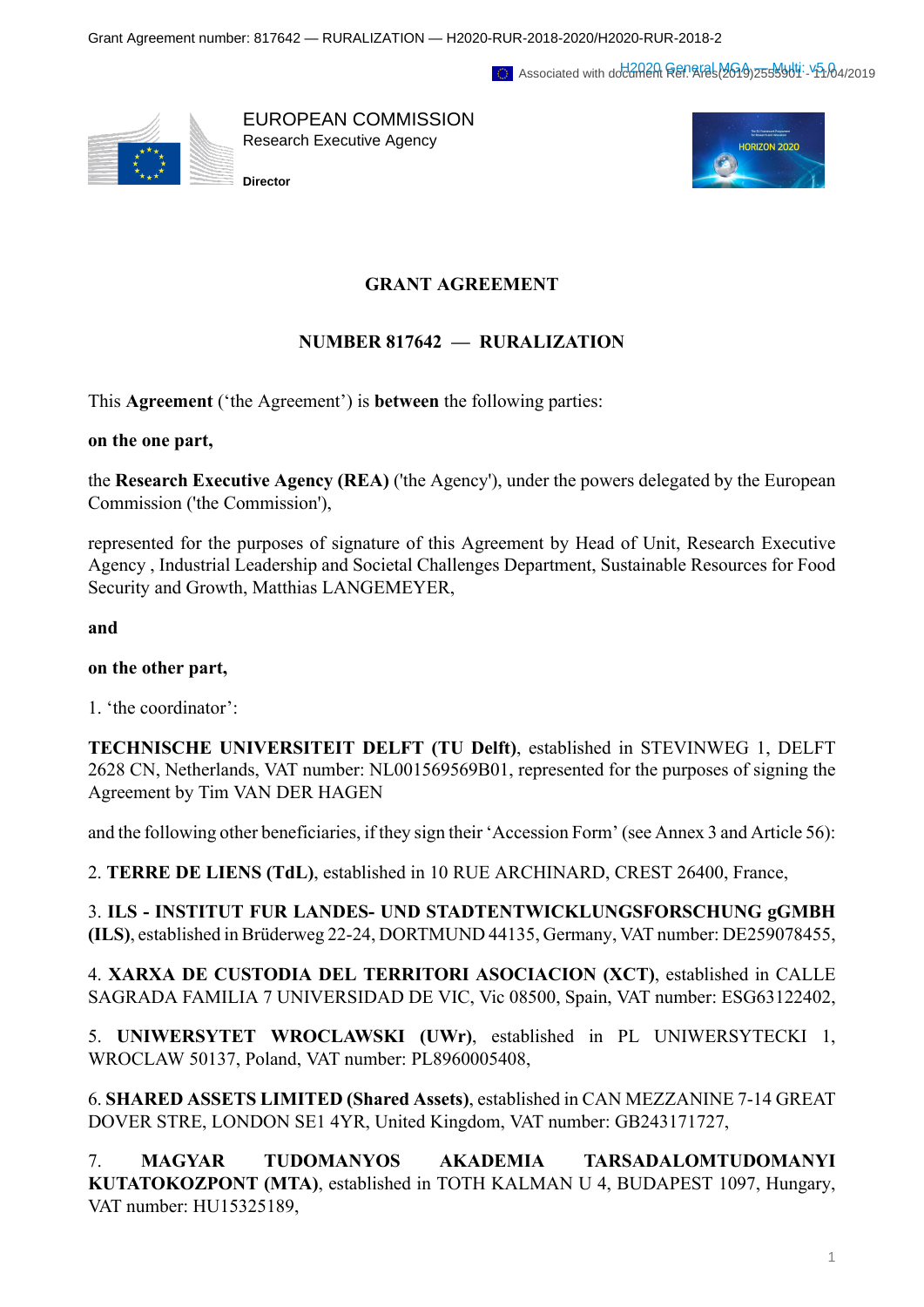Associated with doclament Ref. Aras(2619)255556114: V5.04/2019

8. **KULTURLAND EG (KultLand)**, established in HAUPTSTR 19, HITZACKER 29456, Germany,

9. **UNIVERSITA DELLA CALABRIA (UNICAL)**, established in VIA PIETRO BUCCI 7/11/B, ARCAVACATA DI RENDE 87036, Italy, VAT number: IT00419160783,

10. **CONSULTA EUROPA PROJECTS AND INNOVATION SL (CE)**, established in PARQUE CIENTIFICO Y TECNOLOGICO CAMPUS UNIVERSITARIO DE TAFIRA EDIFICIO CENTRAL, LAS PALMAS DE GRAN CANARIA 35017, Spain, VAT number: ESB76046150,

11. **CENTRE NATIONAL DE LA RECHERCHE SCIENTIFIQUE CNRS (CNRS)**, established in RUE MICHEL ANGE 3, PARIS 75794, France, VAT number: FR40180089013,

12. **PRO VERTES ZARTKORUEN MUKODONONPROFIT RESZVENYTARSASAG (Pro Vértes)**, established in KENDERESI U. 033/7 HRSZ, CSAKVAR 8083, Hungary, VAT number: HU14603022,

13. **DEBRECENI EGYETEM (UNIDEB)**, established in EGYETEM TER 1, DEBRECEN 4032, Hungary, VAT number: HU17782218,

14. **DE LANDGENOTEN (Landg)**, established in REGINE BEERPLEIN 1 BUS E305, ANTWERPEN 2018, Belgium, VAT number: BE0552744008,

15. **TURUN YLIOPISTO (UTU)**, established in YLIOPISTONMAKI, Turku 20014, Finland, VAT number: FI02458963,

16. **NATIONAL UNIVERSITY OF IRELAND GALWAY (NUIG)**, established in UNIVERSITY ROAD, GALWAY, Ireland, VAT number: IE0022578J,

17. **ASOCIATIA ECO RURALIS-IN SPRIJINULFERMIERIL OR ECOLOGICI SI TRADITIONALI (EcoRur)**, established in STRADA HENRI BARBUSSE 5 AP 46, CLUJ NAPOCA 400616, Romania,

18. **TEAGASC - AGRICULTURE AND FOOD DEVELOPMENT AUTHORITY (Teagasc)**, established in Oak Park, CARLOW, Ireland, VAT number: IE0650202O,

Unless otherwise specified, references to 'beneficiary' or 'beneficiaries' include the coordinator.

The parties referred to above have agreed to enter into the Agreement under the terms and conditions below.

By signing the Agreement or the Accession Form, the beneficiaries accept the grant and agree to implement it under their own responsibility and in accordance with the Agreement, with all the obligations and conditions it sets out.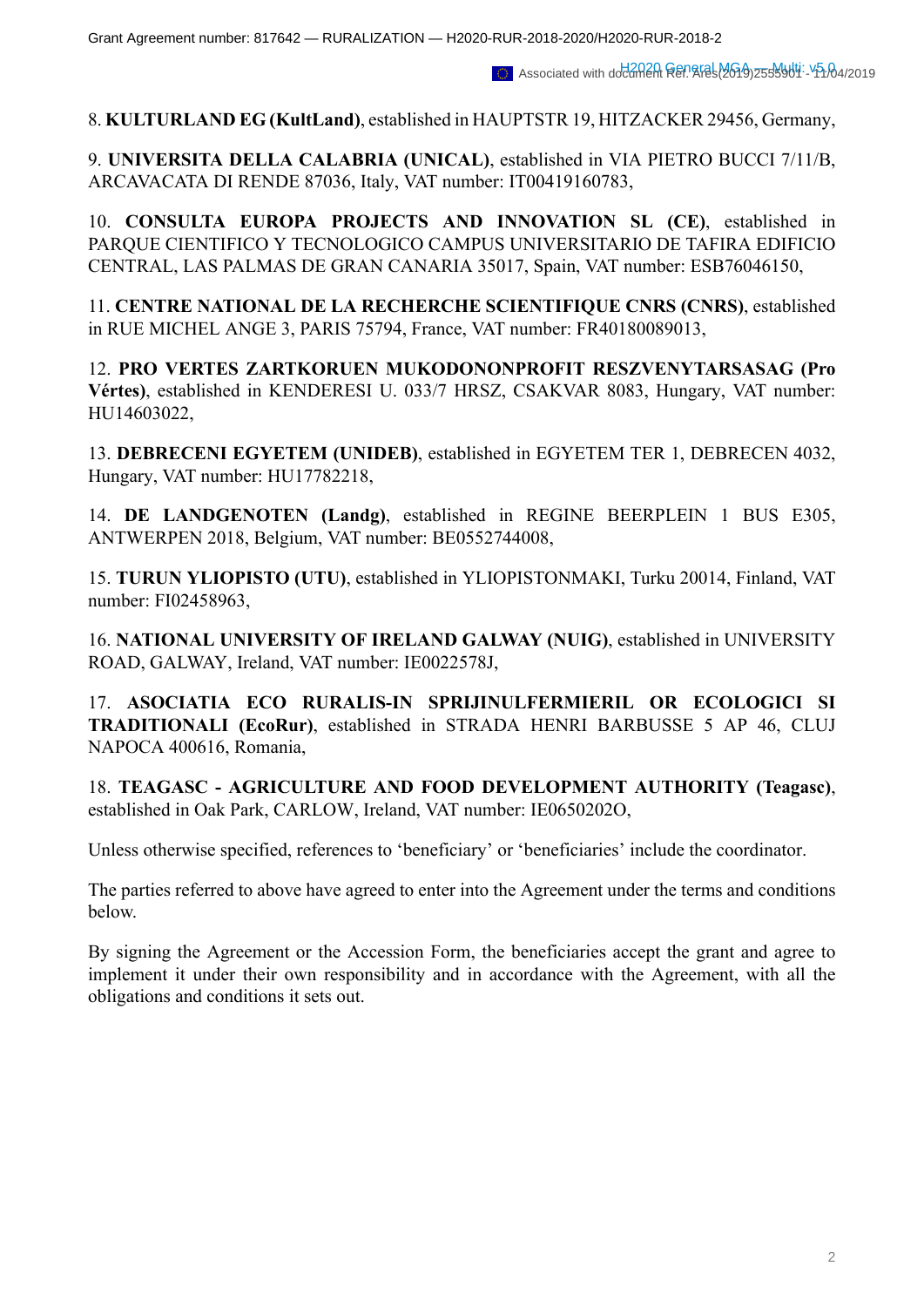Associated with doclament Ref. Aras(2619)255556114: V5.04/2019

The Agreement is composed of:

Terms and Conditions

| Annex 1 | Description of the action                             |  |  |  |  |  |  |  |
|---------|-------------------------------------------------------|--|--|--|--|--|--|--|
| Annex 2 | Estimated budget for the action                       |  |  |  |  |  |  |  |
|         | Additional information on the estimated budget<br>2a  |  |  |  |  |  |  |  |
| Annex 3 | <b>Accession Forms</b>                                |  |  |  |  |  |  |  |
| Annex 4 | Model for the financial statements                    |  |  |  |  |  |  |  |
| Annex 5 | Model for the certificate on the financial statements |  |  |  |  |  |  |  |

Annex 6 Model for the certificate on the methodology